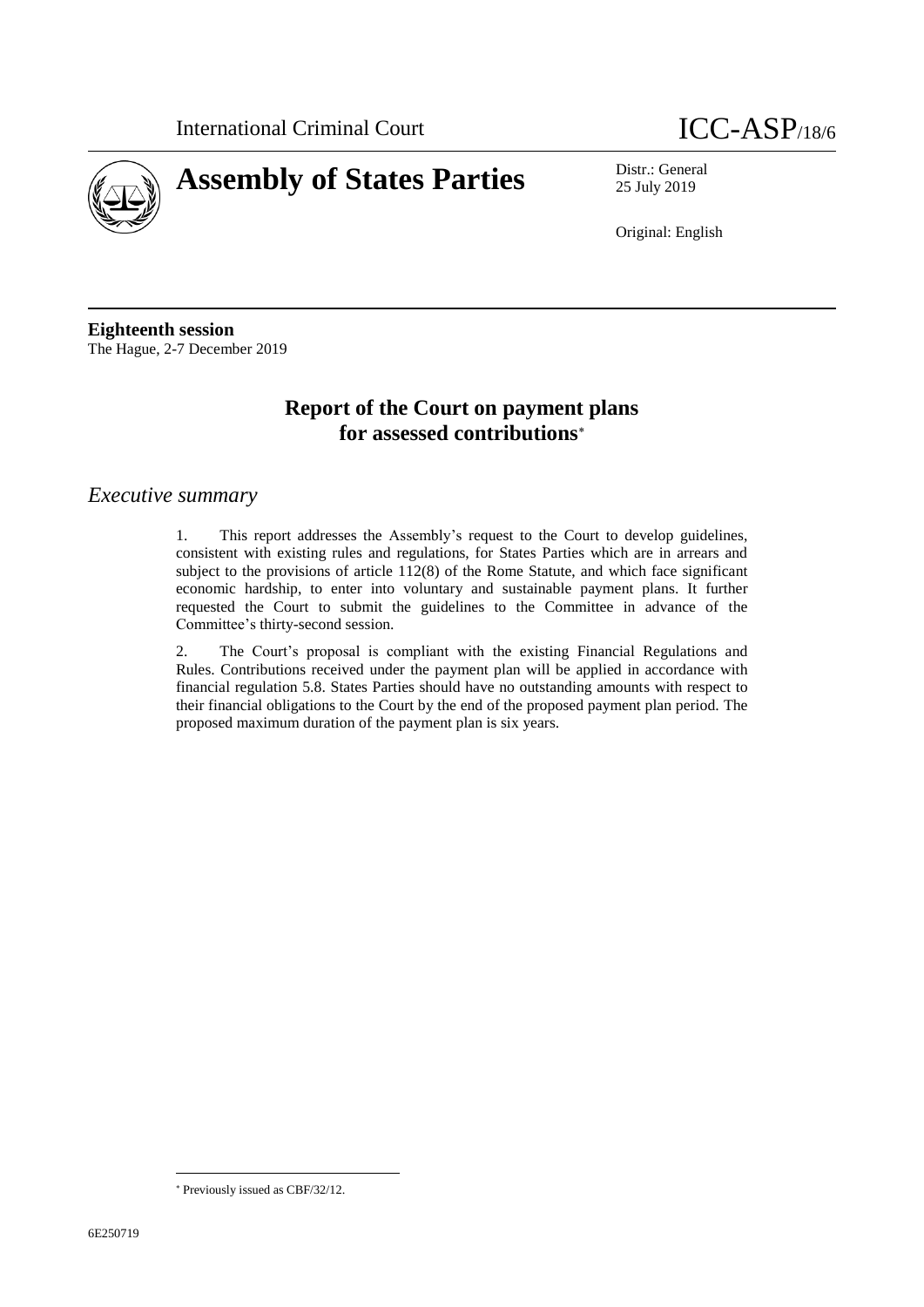# **I. Introduction**

1. According to article 112(8) of the Rome Statute "[a] State Party which is in arrears in the payment of its financial contributions towards the costs of the Court shall have no vote in the Assembly and in the Bureau if the amount of its arrears equals or exceeds the amount of the contributions due from it for the preceding two full years. The Assembly may, nevertheless, permit such a State Party to vote in the Assembly and in the Bureau if it is satisfied that the failure to pay is due to conditions beyond the control of the State Party."

2. The Assembly of States Parties ("the Assembly"), at its seventeenth session, requested the International Criminal Court ("the Court") to develop guidelines, consistent with existing rules and regulations, for States Parties which are in arrears and subject to the provisions of article 112(8) of the Rome Statute, and which face significant economic hardship, to enter into voluntary and sustainable payment plans. The Assembly further requested the Court to submit the guidelines to the Committee in advance of its thirtysecond session and to keep States Parties informed of any such payment plans and their implementation through The Hague Working Group facilitation on the budget.<sup>1</sup>

3. This report contains the proposed guidelines for establishing the payment plans as a mechanism for offering the States Parties concerned the flexibility to regularize the payment of their arrears and advances, and a way for States Parties to demonstrate their commitment to meeting their financial obligations under the Rome Statute.

# **II. Existing legal framework and definitions**

4. This section of the report provides definitions and information on the existing legal framework under the Court's Financial Regulations and Rules.

5. States Parties in arrears subject to article 112:

Article 112(8) of the Rome Statute: "A State Party which is in arrears in the payment of its financial contributions towards the costs of the Court shall have no vote in the Assembly and in the Bureau **if the amount of its arrears equals or exceeds the amount of the contributions due from it for the preceding two full years**. The Assembly may, nevertheless, permit such a State Party to vote in the Assembly and in the Bureau if it is satisfied that the failure to pay is due to conditions beyond the control of the State Party." [Emphasis added].

6. Due assessed contributions:

Financial regulation 5.6: "**Assessed contributions and advances shall be considered as due and payable in full within thirty days of the receipt of the communication of the Registrar**… or as of the first day of the calendar year to which they relate, whichever is the later". [Emphasis added].

7. States Parties in arrears:

Financial regulation 5.6: "[…] **As of 1 January of the following calendar year, the unpaid balance of such contributions and advances shall be considered to be one year in arrears**." [Emphasis added].

8. Application of payments:

Financial regulation 5.8: "Payments made by a State Party shall be credited first to the Working Capital Fund, then to the contributions due to the General Fund, and then to the Contingency Fund, in the order in which the State Party was assessed."

 $\overline{a}$ <sup>1</sup> *Official Records of the Assembly of States Parties to the Rome Statute of the International Criminal Court, Seventeenth session, The Hague, 5-12 December 2018* (ICC-ASP/17/20), vol. I, part III, ICC-ASP/17/Res.4, section C, para. 2.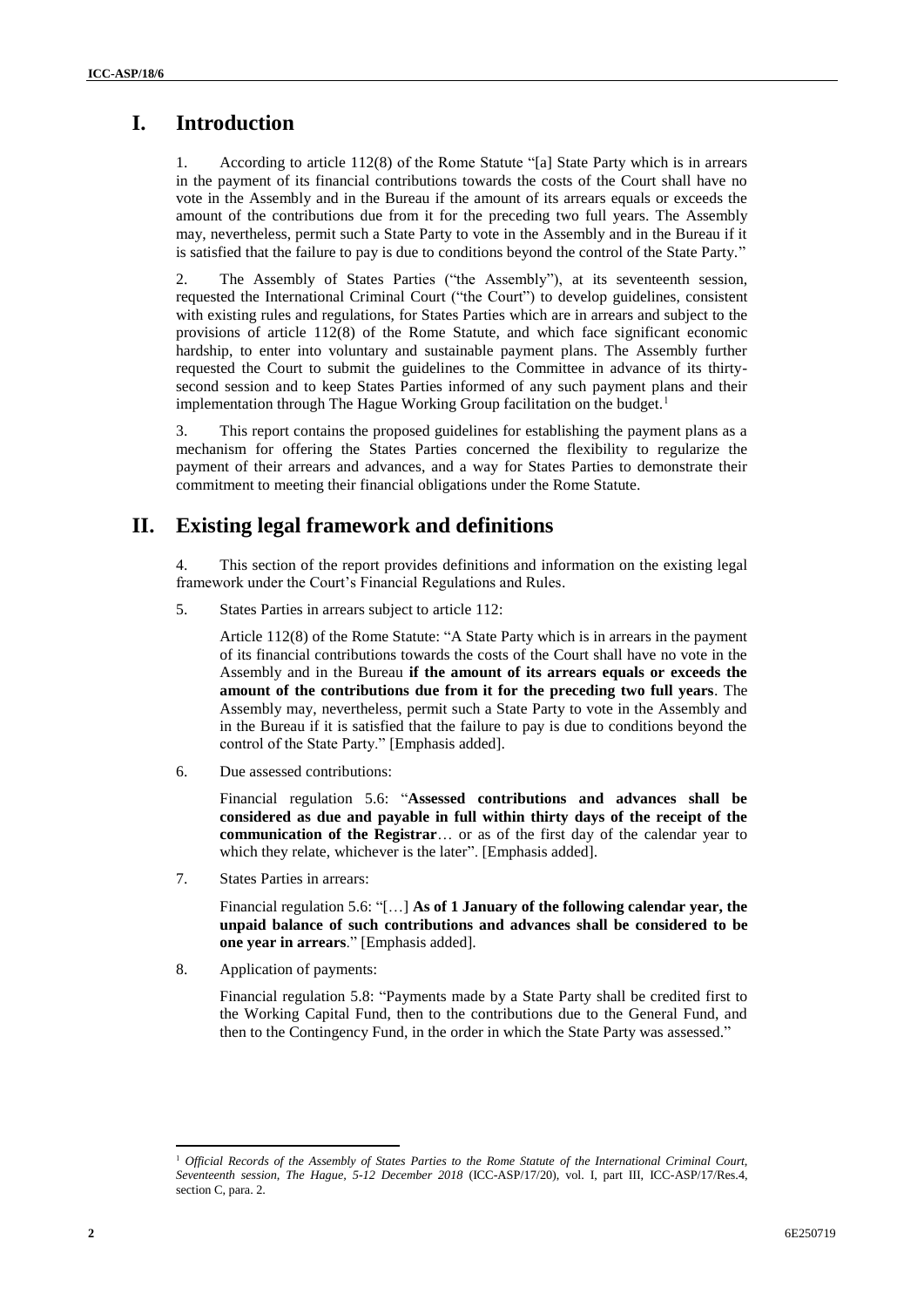## **III. Multi-year payment plan**

9. The multi-year payment plan is presented by the Court as requested by the Assembly at its seventeenth session.<sup>2</sup> In this regard, a State Party which is in arrears and subject to the provisions of article 112(8) of the Rome Statute, and which faces significant economic hardship to settle its financial obligations, may submit its proposal for the multi-year payment plan through the Secretariat of the Assembly for the Court's consideration.

10. The payment plan proposal must meet the following requirements:

(a) Provision of an outline of the significant economic hardship and/or conditions beyond the control of the State Party underlying its request for a multi-year payment plan;

(b) The State Party's commitment to have no outstanding amount with respect to its financial obligations to the Court by the end of the proposed payment plan period;

The State Party's commitment to pay the proposed yearly instalments, in full and on time, which should consist of the following two portions:

(i) a yearly payment of an equal amount with respect to the State Party's total arrears to all funds,<sup>3</sup> as established upon agreement of the payment plan; and

(ii) an amount equal to the total assessment for all funds with respect to the year the plan starts until the year the plan ends, as approved by the Assembly; and

(d) The maximum duration of the proposed payment plan should not exceed six years.

11. Any payment made by a State Party during the period of the established payment plan will be credited to the relevant funds in the order in which the State Party was assessed, in line with financial regulation 5.8 (annex).

12. The Registrar will review whether the received proposal complies with the financial requirements and duration mentioned in paragraph 10 (II to IV) above and submit the payment plans that meet those requirements to the Assembly. The Court will monitor the implementation of payment plans and report periodically to the Assembly in its monthly financial report.

13. The first instalment under an agreed payment plan will be considered as due and payable in full within 30 days of receipt of the Registrar's communication informing a State Party of the amount due. Subsequent instalments will be due within 30 days of receipt of the Registrar's communication informing a State Party of the amount due, or as of the first day of the calendar year to which they correspond, whichever is later.

14. If a State Party does not comply with the terms of an agreed multi-year payment plan during any year of the agreed payment plan, the multi-year payment plan will become void.

## **IV. Conclusion**

 $\overline{a}$ 

15. The Court seeks the Committee's recommendation on the proposed mechanism to establish multi-year payment plans.

<sup>2</sup> *Official Records … Seventeenth session … 2018* (ICC-ASP/17/20), vol. I, part III, ICC-ASP/17/Res.4, section C, para. 2. "*The Assembly of States Parties, Requests* the Court to develop guidelines, consistent with existing rules and regulations, for States Parties which are in arrears and subject to the provisions of article 112, paragraph 8 of the Rome Statute, and which face significant economic hardship, to enter into voluntary and sustainable payment plans, and *further requests* the Court to submit the guidelines to the Committee on Budget and Finance in advance of its thirty-second session, and to keep States Parties informed of any such payment plans and their implementation through The Hague Working Group facilitation on the budget."

<sup>&</sup>lt;sup>3</sup> These funds refer to the Working Capital Fund, the General Fund (including contributions to the Host State Loan, if applicable) and the Contingency Fund.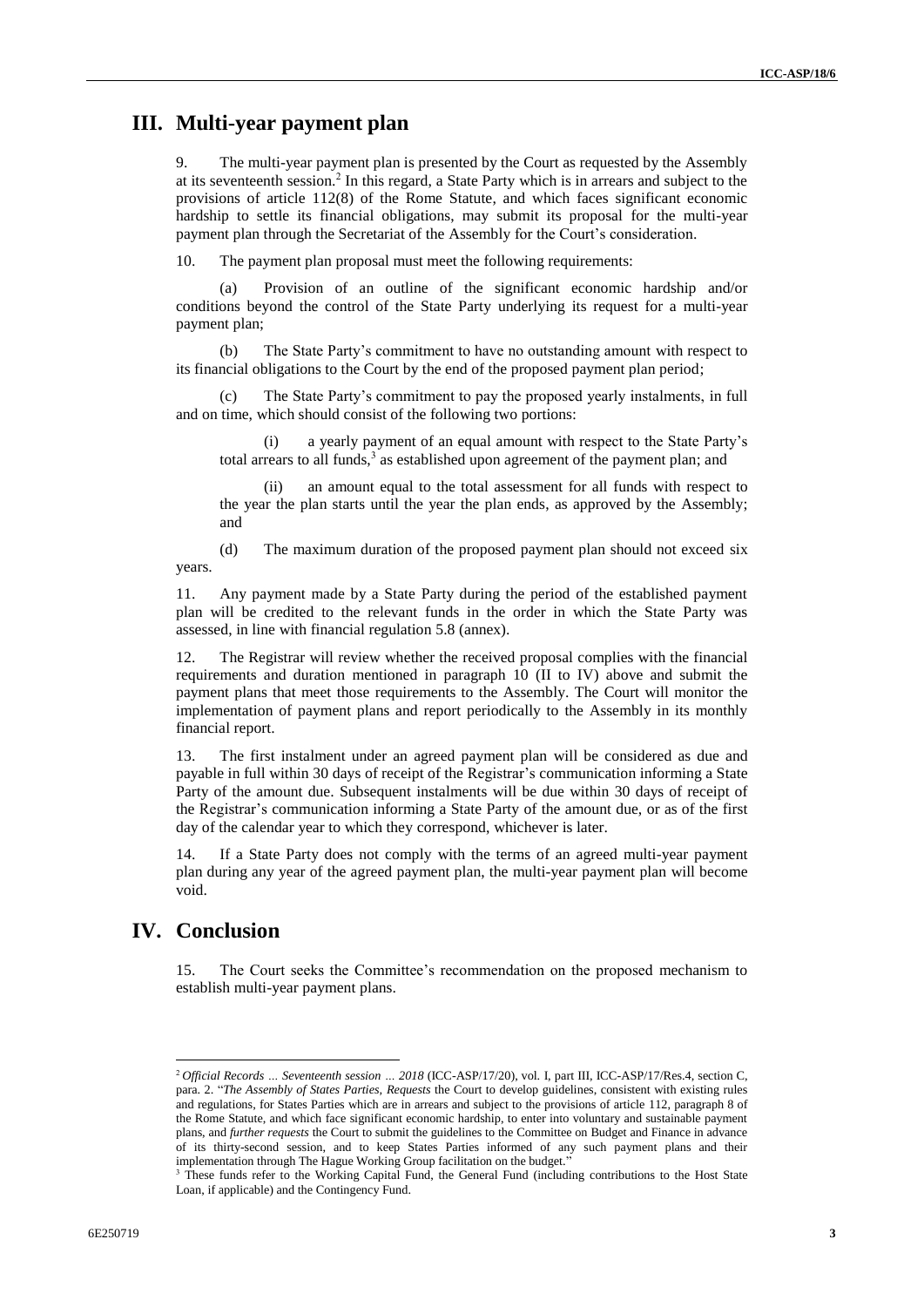### **Annex**

## **Example**

The following example illustrates a scenario in which, consistent with the Court's Financial Regulations and Rules and the proposed payment plan rules, a State Party with arrears, including arrears subject to the provisions of article 112(8) of the Rome Statute, agrees to enter into a payment plan in 2020. As a result of the plan, the State Party expects to pay its arrears in full by 2023.

### **Scenario and plan**

### **Amounts in arrears (for the years 2012-2019)**

In this scenario, a State Party has total arrears of  $\epsilon$ 100,000 ( $\epsilon$ 10,000 from 2012, €12,000 each year from 2013, 2014 and 2015, €13,000 each year from 2016, 2017 and 2018 and  $E15,000$  from 2019). As of January 2020, the State Party is considered to be in arrears in accordance with financial regulation 5.6.

#### **Payment plan for amounts in arrears (2012-2019)**

- The State Party enters into a four-year payment plan in 2020, applicable until 2023.
- Under the payment plan, the State Party commits to make yearly payments of €25,000 in respect of the arrears (€100,000 divided by four years).

#### **Newly assessed contributions (2020-2023) and total payments**

- Assuming that the new contributions assessed according to financial regulation 5.4 are  $£15,000$  per year from 2020 to 2023, the State Party makes a payment of the new assessed contributions the year they fall due, as established by the Court's existing rules and regulations (e.g. contributions for 2020 are paid within January 2020, contributions for 2021 are paid within January 2021, etc.).
- Furthermore, as the State Party is subject to the payment plan, the total expected payment in 2020 is €40,000 (€25,000 for the payment plan plus €15,000 for the new contribution). The same amounts are to be paid in 2021, 2022 and 2023.

| Amounts in arrears [A]                  |                    |         |         |         |         |         |          |          |
|-----------------------------------------|--------------------|---------|---------|---------|---------|---------|----------|----------|
| 2012                                    | 2013               | 2014    | 2015    | 2016    | 2017    | 2018    | 2019     | Total    |
| €10,000                                 | €12,000            | €12,000 | €12,000 | €13,000 | €13,000 | €13,000 | €15,000  | €100,000 |
| Payment plan for amounts in arrears [B] |                    |         |         |         |         |         |          |          |
|                                         | 2020               | 2021    |         |         | 2022    | 2023    |          | Total    |
|                                         | €25,000            |         | €25,000 |         | €25,000 | €25,000 | €100,000 |          |
| Newly assessed contributions [C]        |                    |         |         |         |         |         |          |          |
|                                         | 2020               |         | 2021    |         | 2022    | 2023    | Total    |          |
|                                         | €15,000            |         | €15,000 |         | €15,000 |         | €15,000  |          |
| Total payments $[B]+[C]$                |                    |         |         |         |         |         |          |          |
|                                         | 2020               |         | 2021    | 2022    |         | 2023    |          | Total    |
|                                         | €40,000<br>€40,000 |         |         | €40,000 |         | €40,000 | €160,000 |          |